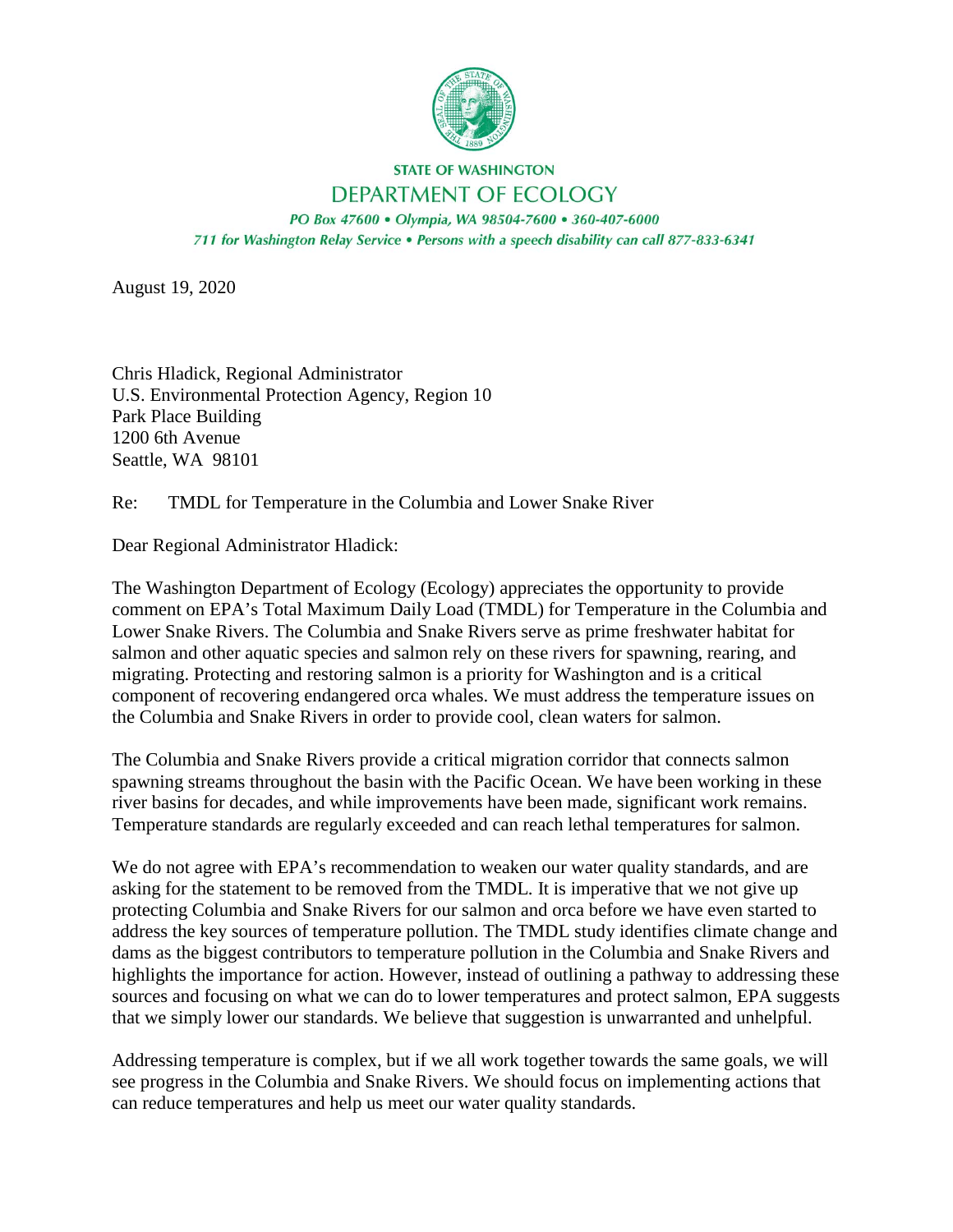Chris Hladick August 19, 2020 Page 2

Since dams are identified as a key source of temperature pollution in the TMDL, focusing on how to better control this source is critical to successfully reducing temperature in the Columbia and Snake Rivers. We have issued 401 certifications to Washington nonfederal dam operators with Federal Energy Regulatory Commission (FERC) licenses and they have been working to implement those 401 certifications through actions to address their temperature impacts for the last 12 years. In order to address our water quality standards, including temperature, we need to address all impacts associated with dams and hydropower operations. We need to build resiliency in our rivers to prepare for the ongoing impacts of climate change.

On May 7, 2020, we took the important first step of issuing 401 certifications to the eight federal dams on the Columbia and Snake Rivers. Our 401 certification authority for the federal dams is a key piece in ensuring the federal dams are meeting the water quality standards. Unfortunately, instead of stepping up to the challenge, the Army Corps has challenged our authority to protect state waters in an appeal to the Pollution Control Hearings Board. The decision to appeal means that a federal agency isn't willing to do its part to address temperature pollution and instead believes that all other Washington sources should bear the burden of heat contribution from the federal dams. We struggle to see a path forward to implementation of the TMDL without 401 certifications as a regulatory tool to address the federal dams.

This TMDL identifies climate change as a dominant contributor to temperature to the Columbia and Snake Rivers, but EPA does not include a plan for addressing climate change impacts in the TMDL. It is clear that EPA recognizes the significance of climate change as a source of temperature pollution, and it is therefore incumbent upon EPA to develop measures to address it. Instead, the TMDL fails to detail a single action the federal government can take to address climate change. This is unacceptable.

We are also disappointed that this TMDL identifies Idaho and Canada as sources of temperature to the Columbia and Snake Rivers without any guidance on how to address them. EPA and the federal government have a key continuing role to play in reducing temperature pollution from the operation of federal dams, Idaho, and climate change. We struggle to understand how the TMDL provides reasonable assurance that water quality standards will be met when multiple temperature sources are identified with no identified actions to address them. EPA should include more clarity and guidance on how to implement temperature reductions in this TMDL and explicitly explain how they will continue their role in helping Washington meet our temperature water quality standards. Doing so will advance the very important work of implementing the TMDL and ensuring that we effectively address temperature pollution in the Columbia and Lower Snake Rivers.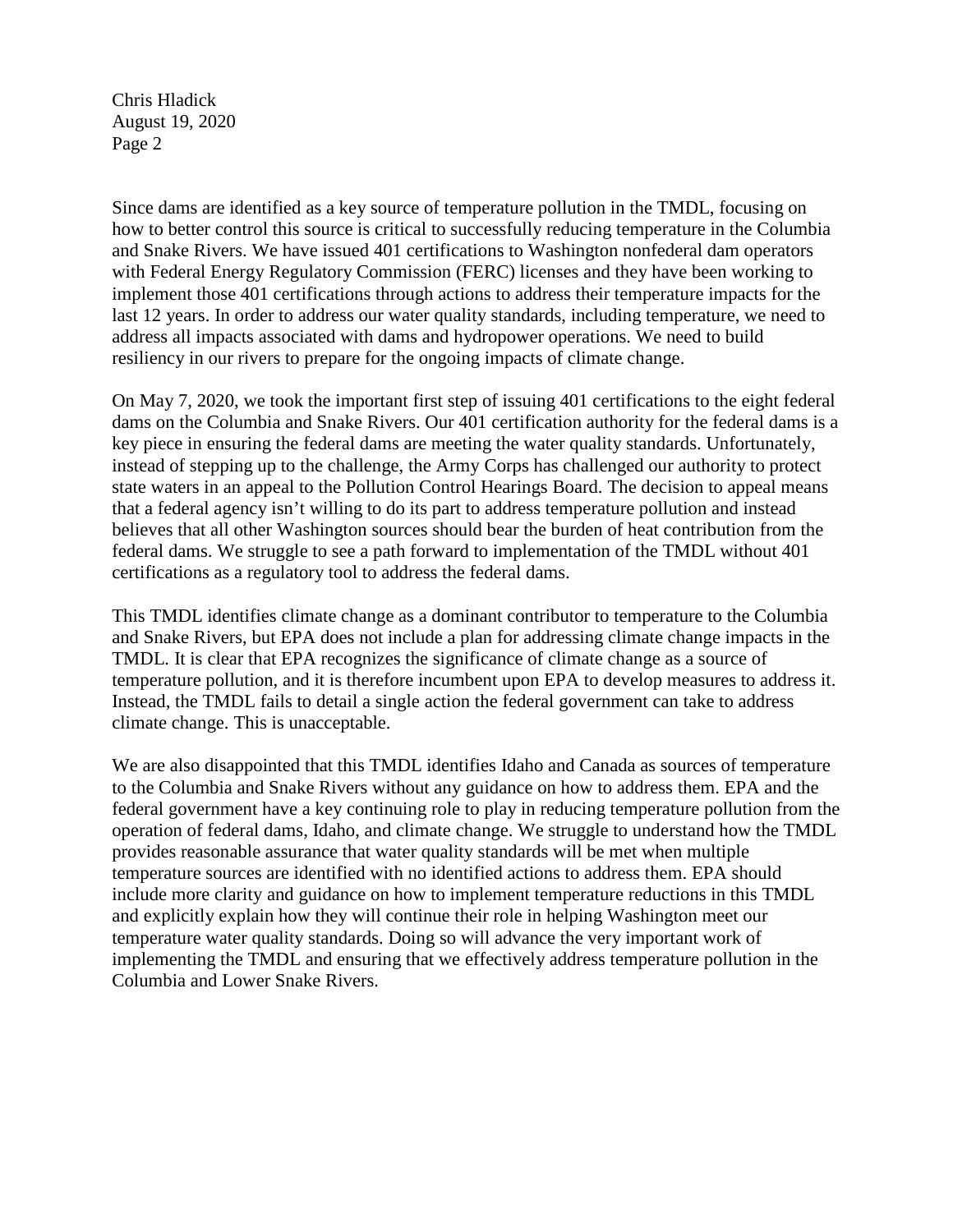Chris Hladick August 19, 2020 Page 3

Attached are our comments on the TMDL. We have divided the comments into two sections: our general comments on the TMDL, and specific details identified as errors within the TMDL.

If you have questions or would like to discuss further, please contact Kelly Ferron at [kelly.ferron@ecy.wa.gov](mailto:kelly.ferron@ecy.wa.gov) or (360) 764-3583 (work cell).

Sincerely,

Unas D. W. Bra

Vincent McGowan, P.E. Water Quality Program Manager

Enclosure: Comments on the TMDL

cc: Dan Opalski Director, Water Quality Division, Region 10, EPA Richard Whitman, Director, Oregon Department of Environmental Quality Kelly Ferron, Water Quality Specialist, Ecology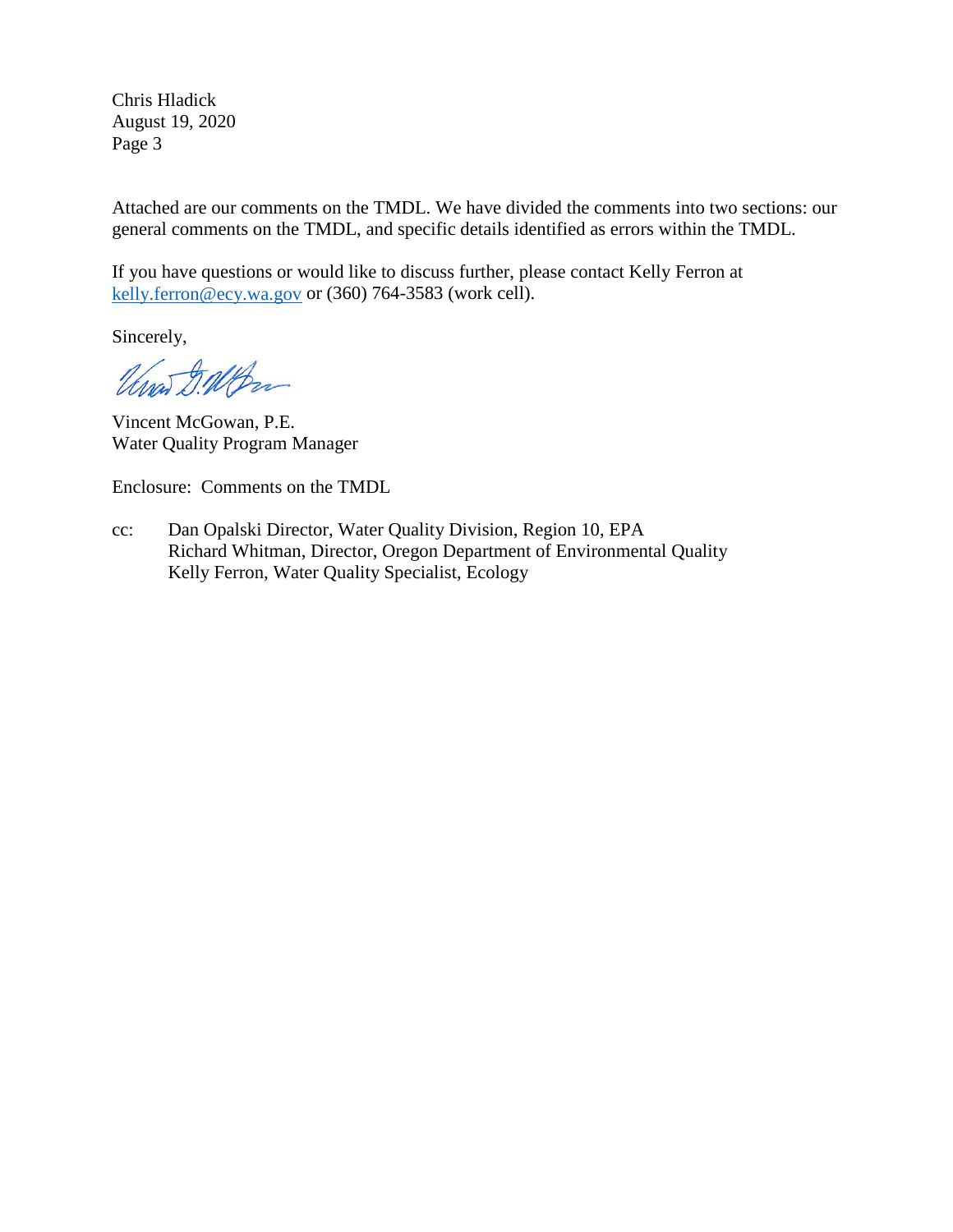# Washington State Department of Ecology's Comment on EPA's TMDL for Temperature in Columbia and Lower Snake Rivers

We appreciate the opportunity to provide comment on EPA's Total Maximum Daily Load (TMDL) for Temperature in the Columbia and Lower Snake Rivers. However, we would have preferred to have worked collaboratively with EPA and Oregon from start to finish on the development of this tremendously important TMDL. We hope that this is not a model for developing TMDLs moving forward.

We had limited time to review the TMDL and our comments are focused on what we believe are the key issues and concerns with the TMDL. The first section of this document includes general comments and the second section includes corrections for tables and figures in the TMDL.

# **General Comments**

# Water Quality Standards Attainment

In Section 1.1, EPA suggests a use attainability analysis due to the potential inability to meet temperature water quality standards, stating "*One option for addressing the conflict created by the inability to achieve applicable water quality criteria at all times and all places is for the States to make changes to their applicable designated uses."*

We are disappointed that EPA is telling the states to weaken their water quality standards as part of the temperature TMDL. Ecology does not intend to do a use attainability analysis (UAA) at this time. We must first focus on implementing actions that can improve water quality. The goal of a UAA is to determine what designated use is attainable. Without the process of reviewing and implementing improvement measures to achieve TMDL goals in the Snake and Columbia rivers, the level of use attainment that can be gained will not be fully understood. By suggesting a UAA now, EPA is prematurely suggesting that we weaken the current level of protection which is designated for salmon rearing and migration. Protecting and restoring salmon is a priority for Washington and for these rivers, and adaptive management through the TMDL process must be our first priority rather than rushing to weaken the standards.

We want EPA to modify language of Section 1.1 to clarify that after implementation actions are taken to address temperature pollution, a UAA is a tool to be considered if temperature water quality standards are not met. We also request that EPA articulate the basis and process of a UAA, given that this regulatory action would require EPA review and approval along with formal ESA consultation.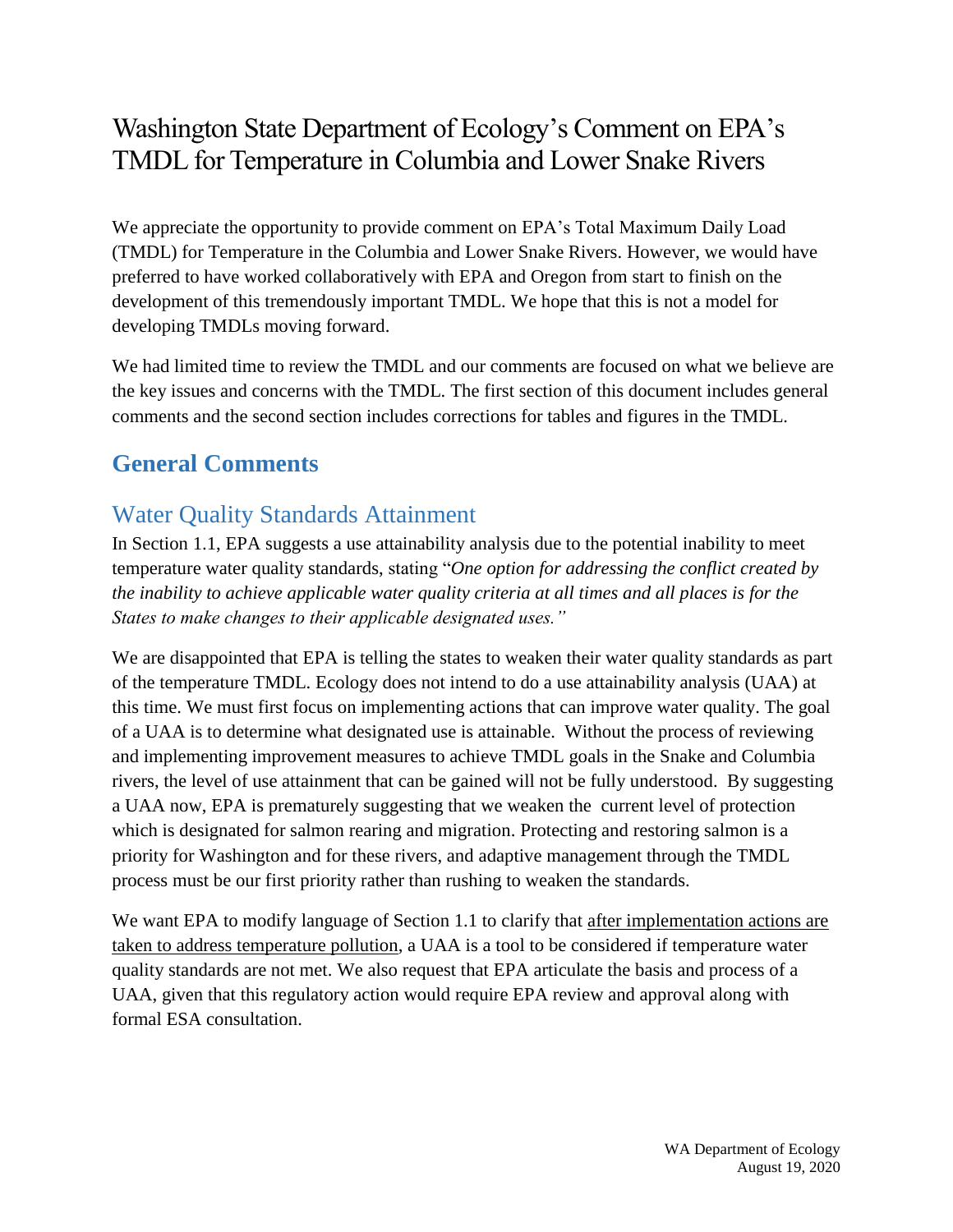## Standards Interpretation

We want EPA to explain in greater detail which water quality standards are relied upon to allow the 0.3°C allowance in figures 6-2 through 6-4. How are the allowances in the bar graphs related or not related to the aggregate allocations in Table 6.3? It seems from these figures that each dam is provided an allowance based on the 'measureable change' condition referenced in WA Standards described in Section 2.1. If the 0.3°C allowance is already applied to account for error based on the measureable change language, from where is the 0.3°C aggregate allocation in Table 6.3 derived?

### Temperature sources

*Appendix D, Section 4.0 states: "This RBM10 model assessment considered temperature impacts to the Columbia and Snake Rivers from point sources, tributaries, dams, climate change, and an agricultural water withdrawal. The assessment results indicate that climate change and dam impacts are the dominant sources impacting river temperatures, with impacts that are an orderof-magnitude higher than point sources, agricultural withdrawals (Banks Lake project), and tributaries."* 

This TMDL study identifies climate change and dams as the biggest contributors to temperature pollution in the Columbia and Snake Rivers. This study highlights the importance for implementation of actions to address temperature impacts from dams and to take action on climate change because both are causing impacts to the Columbia and Snake Rivers. While we appreciate that this TMDL highlights these temperature sources and recognizes the need to *collectively* take steps to address both of these contributors, we are disappointed that EPA has not articulated what can be done to address these significant sources of heat.

When the TMDL's silence on actions to address climate change and dams is combined with the recommendation that we change the water quality standards to make them "more achievable" it appears EPA is trying to skirt its responsibility under the federal Clean Water Act. The purpose of a TMDL is to describe a plan for restoring impaired waters.

The TMDL should include more specific recommendations for how the federal dams and climate impacts can be addressed.

### Reasonable Assurance

The EPA repreatedly states in this TMDL that temperature water quality standards cannot be met in all places at all times. But meeting water quality standards is a critical element of an approvable TMDL.

When the EPA establishes or approves a TMDL that allocates pollutant loads to both point and nonpoint sources, it determines whether there is reasonable assurance that the load allocations (LAs) will be achieved and water quality standards (WQS) will be attained. EPA does that to be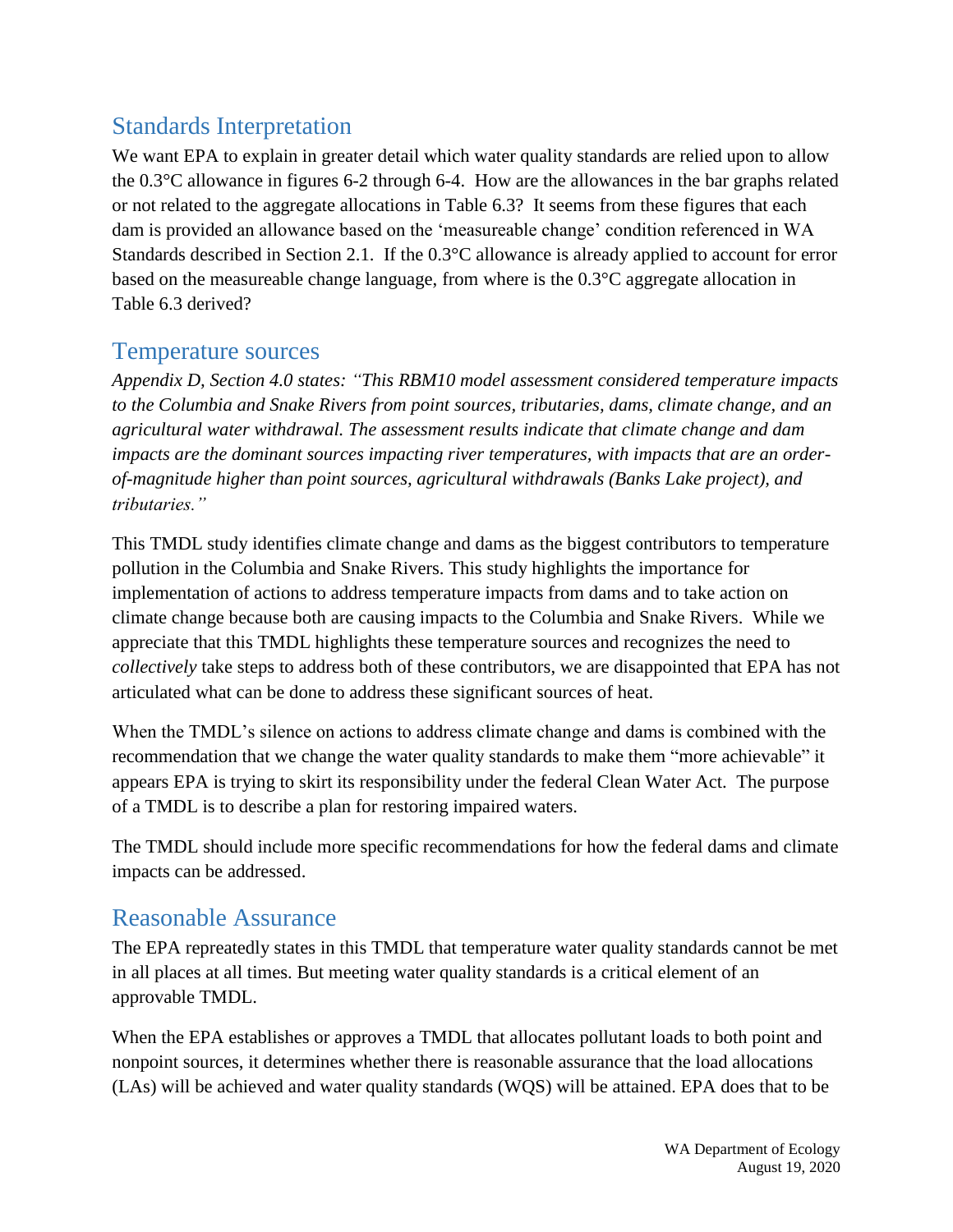sure that the wasteload allocations (WLAs) and load allocations (LAs) established in the TMDL are not based on overly generous assumptions regarding the amount of nonpoint source pollutant reductions that will occur.

This is necessary because the WLAs for point sources are determined, in part, on the basis of the expected contributions to be made by nonpoint sources to the total pollutant reductions necessary to achieve WQS. If the reductions embodied in LAs are not fully achieved because of a failure to fully implement needed nonpoint source pollution controls, or that the reduction potential of possible BMPs or actions was overestimated, the collective reductions from all sources will not result in attainment of WQS. As a result, EPA must demonstrate whether a TMDL provides reasonable assurance that nonpoint source controls will achieve expected load reductions.

When EPA Region 10 evaluates our TMDLs for reasonable assurances, they consider the following questions: "One practical way to evaluate reasonable assurance is to consider whether it addresses these questions: 1) Do practices capable of reducing specified pollutant load exist? 2) Does the TMDL describe a plan or process to implement such practices?"

#### **If this TMDL consistently states that water quality standards cannot be met, how can EPA show the necessary reasonable assurances required by the Clean Water Act?**

In particular, we are concerned that reasonable assurances are lacking for the following elements of the TMDL:

#### Climate change

This TMDL names climate change as a dominant source of temperature pollution to the Columbia and Lower Snake Rivers and demonstrates, yet again, the impact climate change is having on Washington's valuable natural resources. The TMDL identified a strong link between air temperature and Columbia River water temperature and showed increases in air temperature and water temperature since the 1960's. By naming climate change as one of the biggest two sources of temperature pollution, it is important that EPA include information on what the federal government can do to address it. But the current TMDL is completely silent on the actions that the federal government can take to address climate change.

Washington is committed to addressing climate change and is taking measurable actions. EPA should take a larger role in identifying concrete measures to address climate change in regards to this TMDL. This TMDL should put heightened scrutiny on other actions that can be taken to address the impacts of climate change on warming air temperature that subsequently increase river temperatures.

#### Load allocations for federal dams

This TMDL identifies dams as one of the biggest impacts to increased temperatures in the Columbia and Snake Rivers. However, the TMDL does not include actions that the federal dams can take to meet their load allocations, nor is there any certainty that any actions will be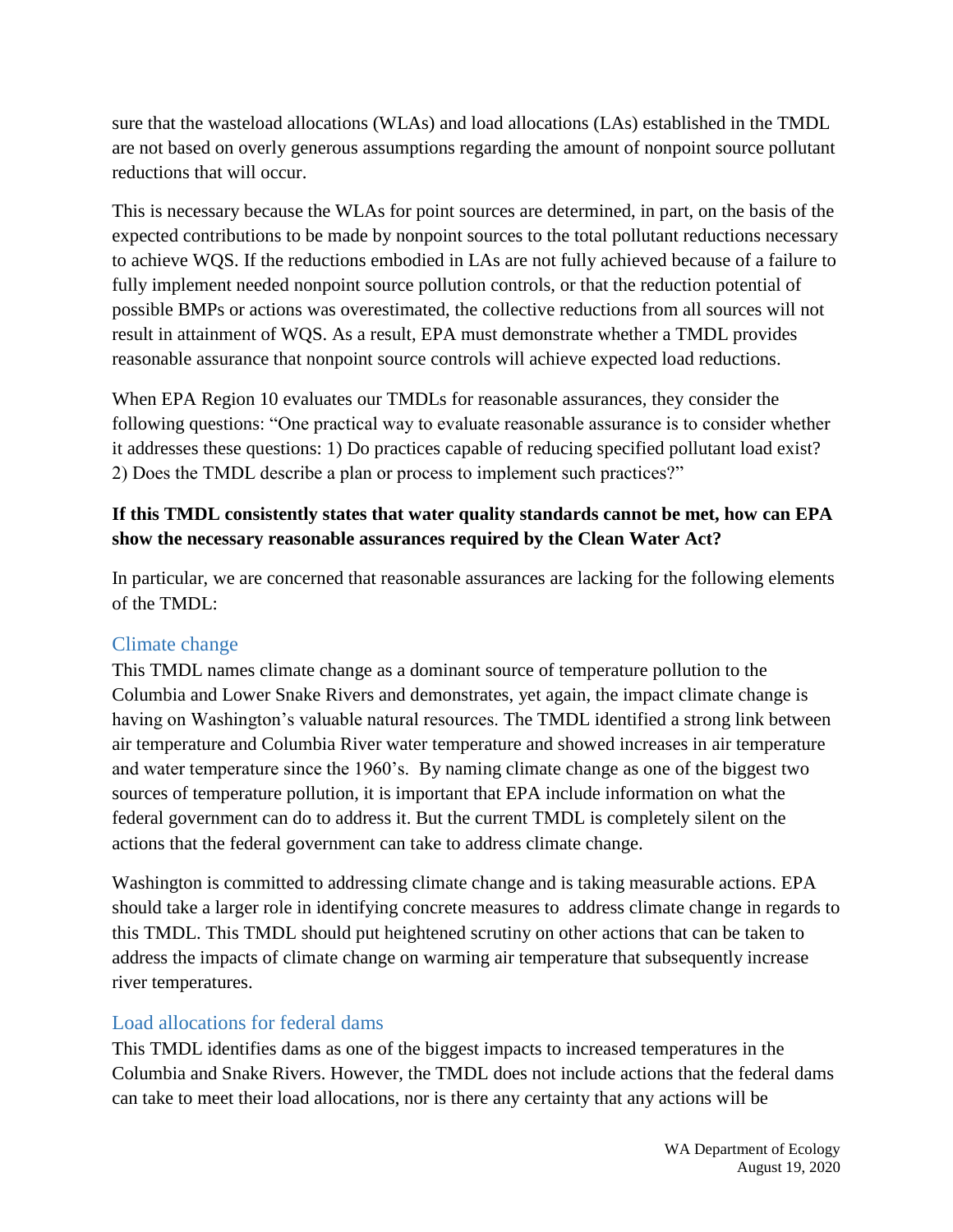implemented. We would like the EPA to clarify what actions can be taken by federal dams to reduce their temperature impact.

Specifically, we would like EPA to include in this TMDL how they envision federal dams meet their load allocations. 401 certification serve as a crucial administrative tool for requiring temperature reductions. To address temperature impacts from dams, Ecology issued 401 certifications to federal dams to address temperature pollution on May 7, 2020. The Army Corps of Engineers has appealed these certifications. This appeal demonstrates that federal dams do not think they need to meet Washington Water Quality Standards or the federal Clean Water Act. Without 401 certification authority, how can there be reasonable assurance that the LA assigned to dams will be implemented?

We thought that there was a clear implementation pathway for federal dams, but the tool we were relying on to protect state water quality is unfortunately being litigated. Although we are confident in our legal case, if the Army Corps does prevail, what tools are available to Ecology to regulate and address federal dam temperature impacts? The TMDL should be revised to explain how there is reasonable assurance that the reductions necessary to meet the LA assigned to the federal dams will be achieved.

#### Dams

EPA assigned a 0.1°C temperature allocation collectively for all dams on the Columbia and Lower Snake Rivers. This collective allocation means that Ecology's implementation plan will need to determine how to divide this 0.1°C load allocation amongst the dams. We ask that the EPA outline options for how this division of the allocation could be accomplished. In an earlier presentation about this TMDL, the EPA shared temperature allocations given to individual dams. We understand that dams and their temperature impacts are interconnected, and we request EPA acknowledge this by including potential allocation divisions. We request that EPA include this information in the TMDL as it will be beneficial information for Ecology as we develop our implementation plan.

The Lower Snake River dams provide a certain challenge for temperature reductions. Again, this TMDL fails to identify specific actions that can address temperature pollution from these dams. The identification of specific actions would be helpful as we plan to implement this TMDL and determine what temperature reductions dams in the Snake River can achieve in an established timeline. Again, there needs to be reasonable assurances that all dams will achieve the assigned LA.

#### Achieving Load allocations (LAs)

We ask that EPA explain in the TMDL how the load allocations assigned in this TMDL are achievable. This explanation should answer these questions: 1) Do practices capable of reducing specified pollutant load exist? 2) Does the TMDL describe a plan or process to implement such practices? There is no description in the TMDL of practices that are capable of reducing the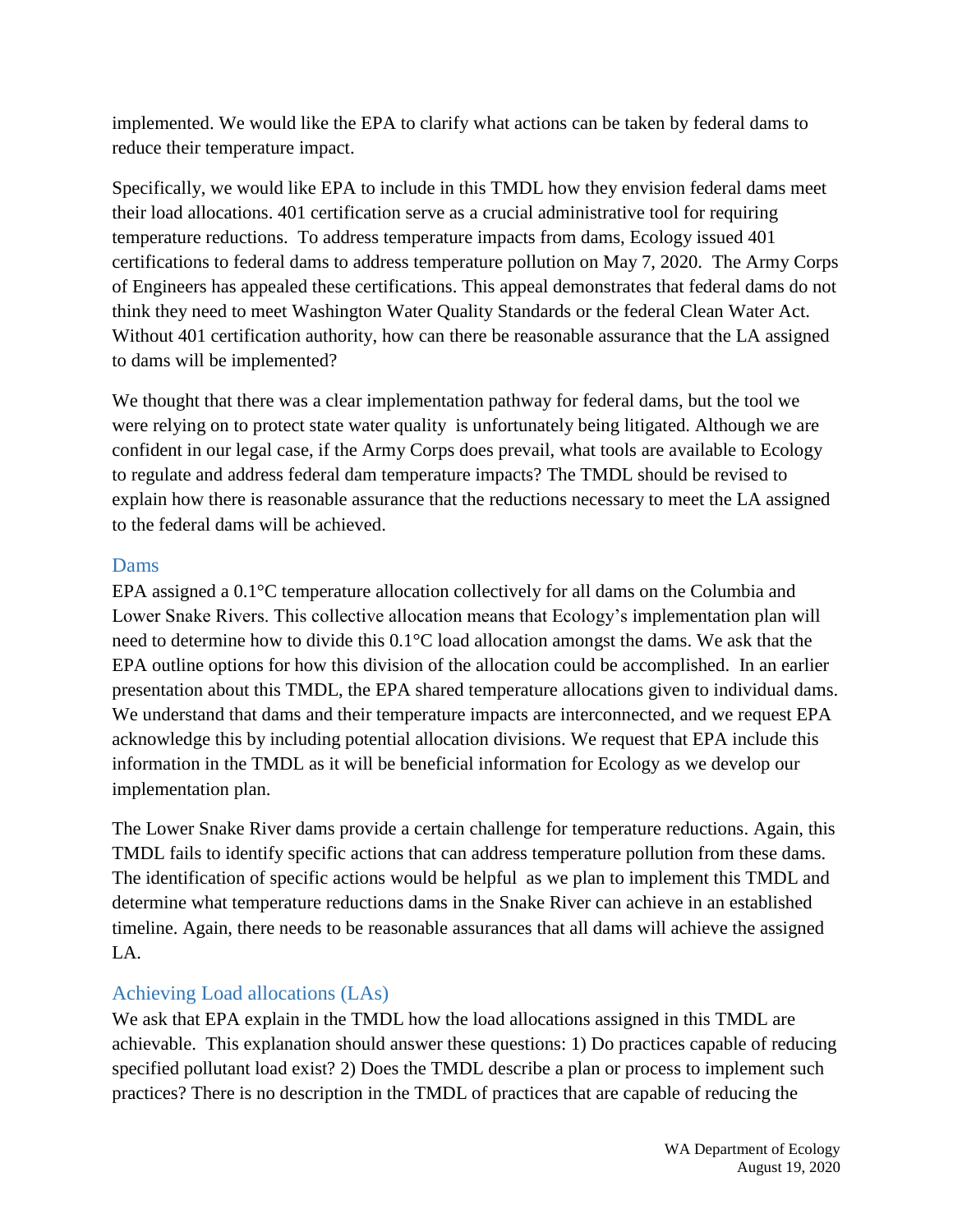pollutant load necessary to achieve the LA. We would like EPA to identify what practices exist to reduce temperature pollution and describe potential implementation actions that could meet the LAs assigned to the dams and the tributaries.

### Idaho

Multiple times in this TMDL, EPA identifies Idaho's upstream influence on temperatures in the Snake River (6.4 Boundary Conditions). We would like more clarity on how EPA will use their role in Idaho's regulatory program to work with Idaho to address downstream standards in Washington. In particular, we request clarity and answers to the below questions:

- What is EPA doing to make sure Idaho's regulatory programs, such as TMDLs or NPDES permits, are designed to meet downstream water quality standards?
- Can EPA articulate potential changes that could occur in Idaho to prevent upstream temperature impacts that impact our downstream water quality?
- Can EPA explain the influence of the Dworkshak dam on this TMDL in more detail? The TMDL does not clearly communicate the assumptions EPA used for the Dworshak dam influence on downstream temperature. We would appreciate the TMDL providing clear background information on how the Dworkshak dam operates and the important role that dam operation plays in addressing temperature impacts.
- Can EPA ensure that the Dworshak will stay operating at current conditions? What should be done in this TMDL if Dworshak operations changes?

### Canada

It is our understanding that the Grand Coulee generally acts as a reset on temperature conditions, in regards to Canada's temperature impacts on the Columbia below Grand Coulee. This would mean that Canada's temperature impacts are largely confined from the Canadian border to Lake Roosevelt.

If our understanding is correct, we ask that EPA make this more explicit in the TMDL to demonstrate that Canadian temperature impacts do not have a significant effect below the Grand Coulee dam. If we are misunderstanding this element of the TMDL, we ask that EPA discuss in the TMDL the actions the federal government can take to address temperature impacts from sources outside of our border.

### Water withdrawals

Water withdrawal at Grand Coulee Dam for the Banks Lake Project constitutes about 10% of the River. The TMDL estimates that this withdrawal for the Banks Lakes Project has a  $0.1^{\circ}$ C impact in July and August (Appendix D, Section 3.9.2). This is a significant impact when compared to the 0.3°C total temperature allocation in the TMDL. We note that the Banks Lake Project impact is not explicitly referenced in the main part of the TMDL and appears to be an unaccounted source in the TMDL allocations.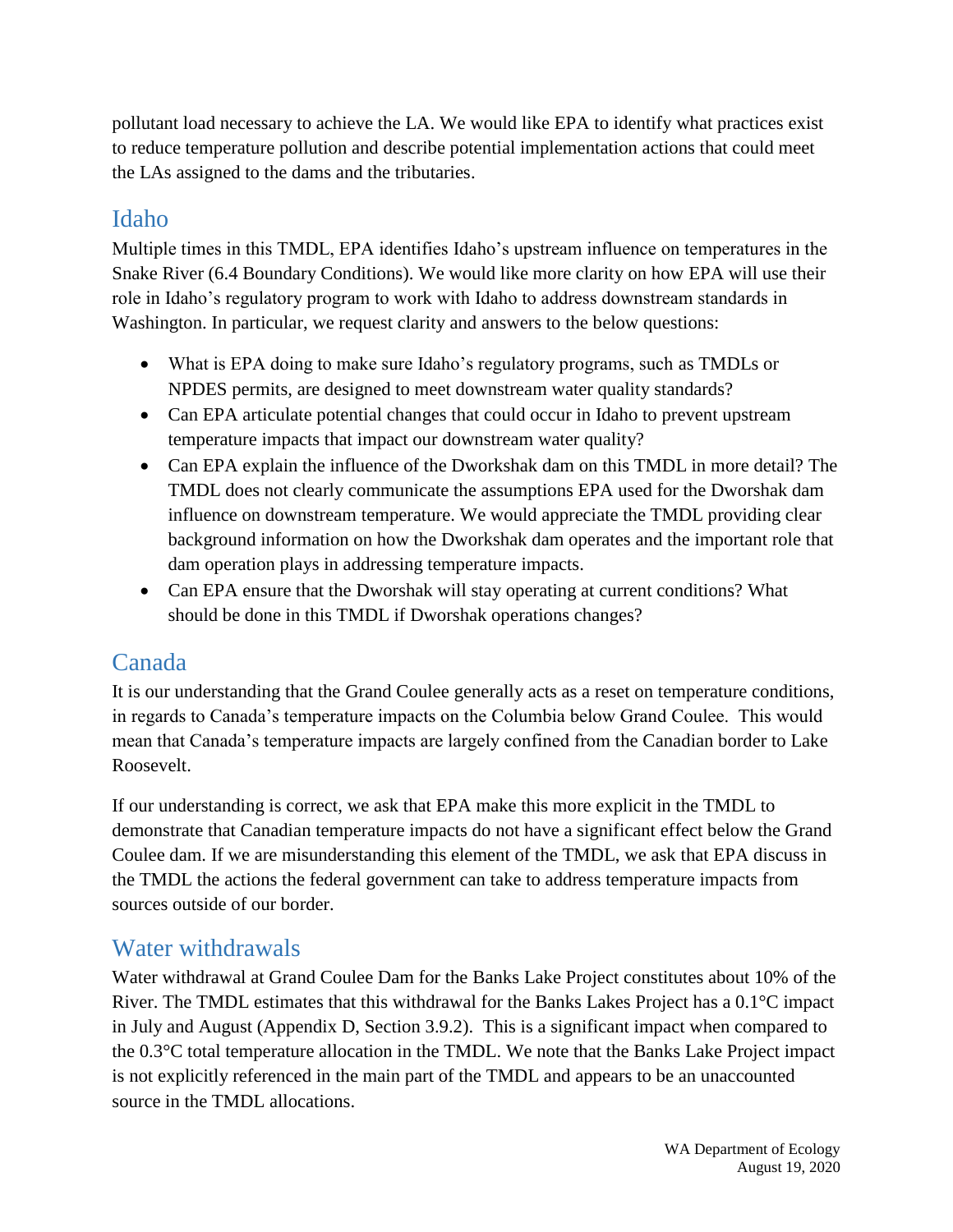## Temperature averages, assessment periods, and locations

The RBM10 water temperature model applied in this TMDL cannot estimate water temperatures for a specific portion of the water column (i.e. is not applied when water column temperatures vary with depth). Instead, it estimates an overall average water column temperature. For this reason, only hydroelectric facility tailrace locations (downstream discharge) were used as model assessment points. Tailrace outflow tends to be highly mixed and uniform in temperature. However, the model output and assessment locations have the combined effect of depressing the actual level of temperature impact while posing a constraint to its application to Washington's water temperature criteria. This is because:

- Washington's water temperature criteria is based on an assessment of daily maximum temperatures not averages.
- Washington's temperature criteria is based on either a daily or a seven-day assessment period. This TMDL applied a monthly time scale for its temperature assessment.

Use of the tailrace as an assessment point ignores heating occurring in the upper water column of the forebay of each hydroelectric facility. The tailrace discharge reflects water temperatures from a portion of the water column far below the forebay surface and is largely buffered from the hydroelectric facility's real heating effect which tends to be observed most prominently in the forebay's upper water column.

Using tailraces as compliance points may underestimate exceedances or completely miss hotter areas of the river system. The TMDL does not discuss forebay temperatures relative to current conditions in the tailrace and meeting water quality criteria at the target sites. Forebays are important areas for juvenile and adult salmonids, as they spend a large portion of their stream migration there. So, it is important to understand changes in forebay temperatures and differences contrasted with tailrace temperatures.

### Temperature comparisons – given travel time differences

Given that hundreds of miles of the Columbia River are covered by this TMDL, an assessment of travel times should be provided in the analysis. The analysis applied a metric to determine the effect of each hydroelectric facility's effect on water temperature referred to as the cumulative impact (CI). It is based on the difference between monthly average tailrace temperatures with the dams in place (current condition) in comparison to the temperatures predicted given their removal. While most of the facilities operate as run-of -river (upstream storage is minimized), the reality is that during the critical period of July-October, the river volume has increased (wider and deeper) with reduced overall velocities now compared to a pre-dam condition. This results in increasing travel times. By assuming similar travel times, even given the monthly assessment period applied in the TMDL, the error of travel times increases the further the assessment point is located from the upper boundary used in the model. With increasing separation, water representing the river with dams in place in the current scenario and without dams in place are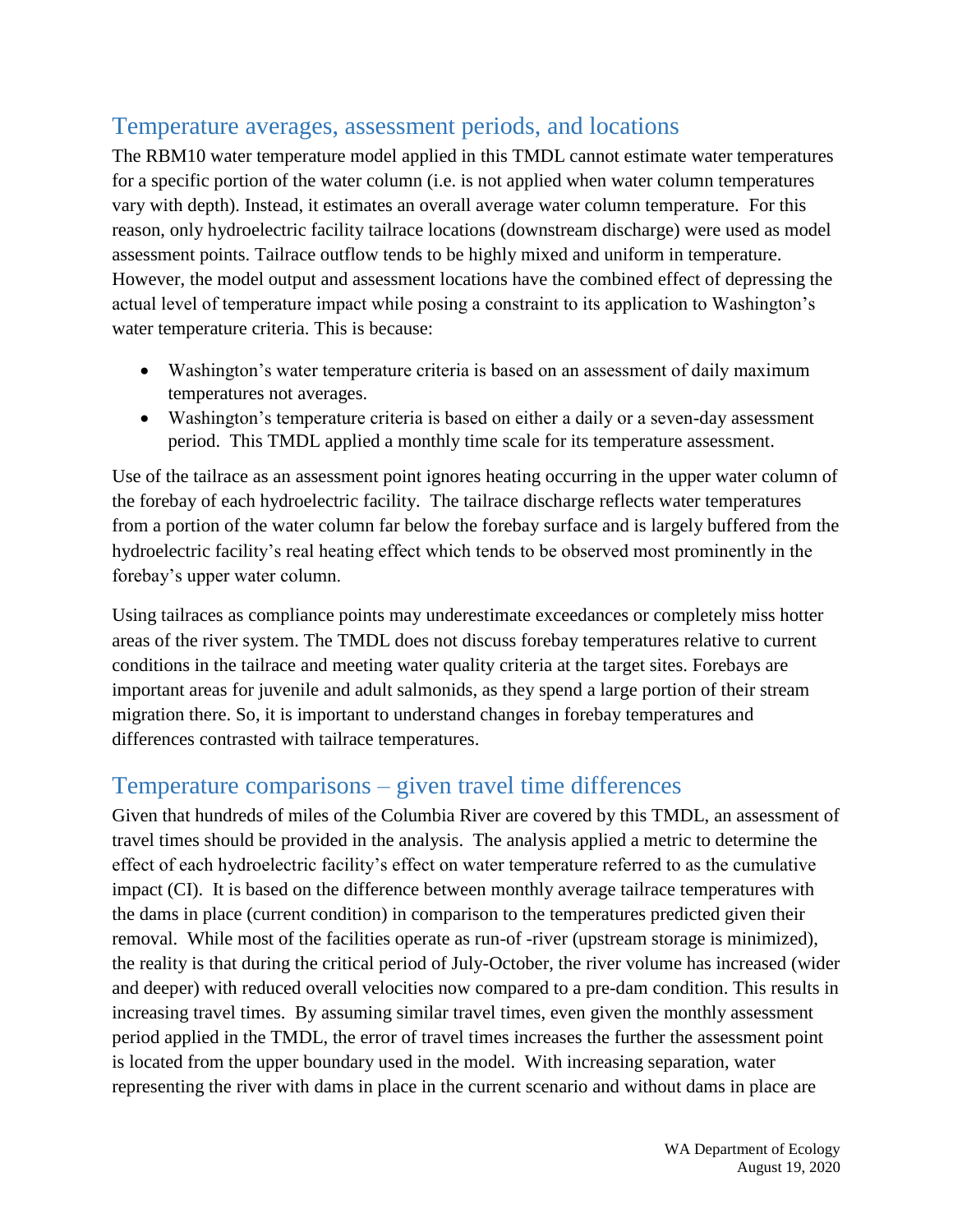subjected to differing meteorological and hydraulic heating and cooling effects. This impacts the intent of the exercise which was to solely examine the influence of the dams on water temperatures.

In addition, a cumulative impact metric was used to determine the periods and levels of temperature reductions required to achieve the relevant criteria. Given this importance, the level of analysis error resulting from scenario travel time differences should be examined and the TMDL should provide a justification to the analysis approach taken.

### Temperature Metrics

#### Average versus maximum temperatures

The TMDL evaluated the level of temperature impact associated with each of the Columbia River facilities based on two metrics: the temperature exceedance (TE) and the cumulative impact (CI).

A rule was applied to these metrics: if the target exceedance level is greater in magnitude than the cumulative impact range, then the level of temperature reduction required is the cumulative impact temperature differential minus  $0.1^{\circ}$ C. The underlying assumption is that the exceedance is greater than what the dams can be reasonably considered responsible for. Therefore the reference, in terms of impact, becomes the cumulative impact differential.

If the target exceedance is less than the cumulative impact differential, then  $0.1^{\circ}$ C is subtracted from the target exceedance level. The underlying assumption here is that the target exceedance is entirely attributed to the dams.

This approach requires that the two metrics share some commonality – a common frame of reference. That link would assumed to be the maximum (from observed data) and the estimated model average temperatures, which are assumed to be equivalent in the TMDL. However, there is a disparity between these two temperature estimates. A comparison of the predicted monthly average temperatures (model predicted– current condition scenario) to the observed monthly maximums for July and August, indicates a median difference of  $1.3^{\circ}$ C and  $0.9^{\circ}$ C, respectively. Differences were largest at Rock Island  $(\sim 1.7^{\circ}C)$  and lowest at Priest Rapids  $(\sim 0.5^{\circ}C)$ .

The study did compare daily maximums to daily average temperatures and found only around a  $0.2^{\circ}$ C difference at the John Day dam tailrace based on 2016 data throughout the year with no discernable seasonal influences affecting this difference. However, based on the monthly maximums calculated from 2011-2016 hourly data in comparison to the model predicted average temperatures, the difference is  $1.9^{\circ}$ C and  $0.9^{\circ}$ C for July and August, respectively.

#### Under prediction of temperature reduction required to achieve criteria

It appears like the TMDL allocation approach was to provide only  $0.1^{\circ}C$  to the hydroelectric facilities of the assumed 0.3<sup>o</sup>C increase allowed by the criteria. Based on how the temperature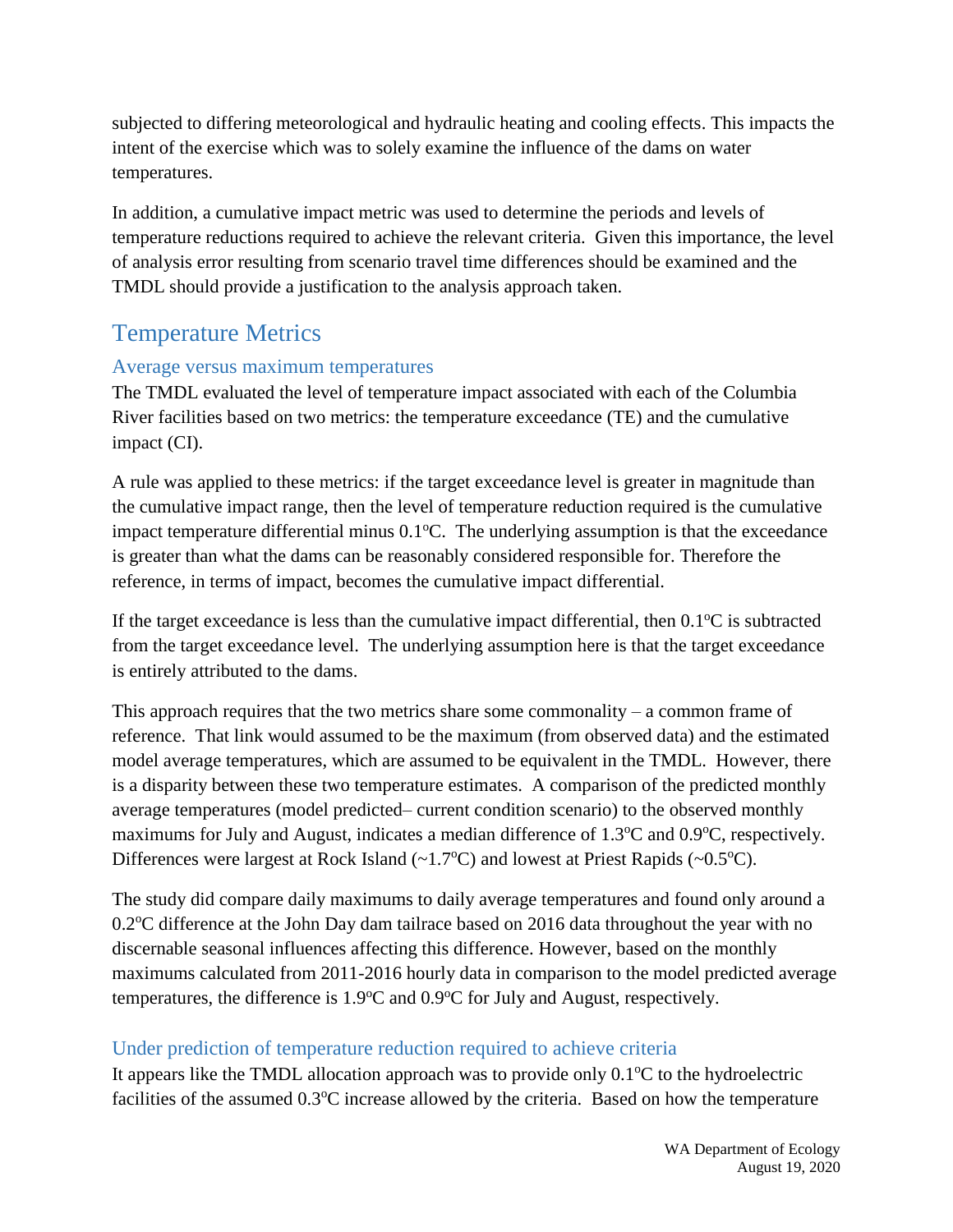exceedance metric (TE) is calculated it appears like an "allocation" of  $0.3^{\circ}$ C was already assigned. The TE is the observed maximum temperature (for a particular assessment location) above the combined appropriate criteria and an additional  $0.3^{\circ}$ C. If this is correct, subtracting a portion of that "allocation" or  $0.1^{\circ}$ C from the TE just further increases that "allocation" effectively by another  $0.1^{\circ}$ C. The net result is the allocation of  $0.3^{\circ}$ C to each facility and the estimated temperature reduction required to achieve the criteria falling short of that target. We request that EPA clarify their allocation approach and ensure that all allocations fit within the  $0.3^{\circ}$ C increase allowed by the criteria.

### Load allocations and flow levels

The heat loads estimated in the TMDL for each hydroelectric facility are based on 2011-2016 monthly average flow levels (Appendix I). This approach assumes that there will be little change to flow in the future. In reality, based on recent history of flow management for the Columbia River, addressing temperature issues will likely require an increase in summer and fall period flows. Increasing flow could result in an exceedance in the load allocation. Increasing systemwide (at Grand Coulee) critical period flows may have a much greater effect on the calculated heat load (the magnitude of flow is considerably greater than the  $0.3^{\circ}$ C maximum temperature increase allowed) and is, therefore, a controlling factor. From this perspective, the incentive to achieving the load allocation could be to reduce system flows, which is counter to positive fisheries enhancement measures. We request that EPA examine the potential impact of different flow level management decisions.

### Waste load allocations (WLAs)

Although we do not foresee large changes to our NPDES permits, it would be helpful to understand the assumptions behind the WLAs in this TMDL. Can EPA provide further guidance on how to interpret WLAs? Typically, TMDLs have text that explain this and we need to understand the assumptions for WLAs to know how to best interpret them.

## Table 6-15 and General Permittees

The list of general permittees and general permit types that are de minimis needs clarification (Table 6-15; and page 52, last paragraph).

In particular, it is not clear if the list of de minimis permittees is narrow (a subset of the particular permittees in Table 6-15 whose data is available); broad (permittees covered under the general permits listed in the last paragraph on page 52 as well as other general permits); or something in between.

Facilities who discharge to the Columbia River with coverage under Washington's Sand and Gravel General Permit are missing from the list of facilities considered on page 52 and are not assigned WLAs. In regards to discharges for these permits, we would like to know: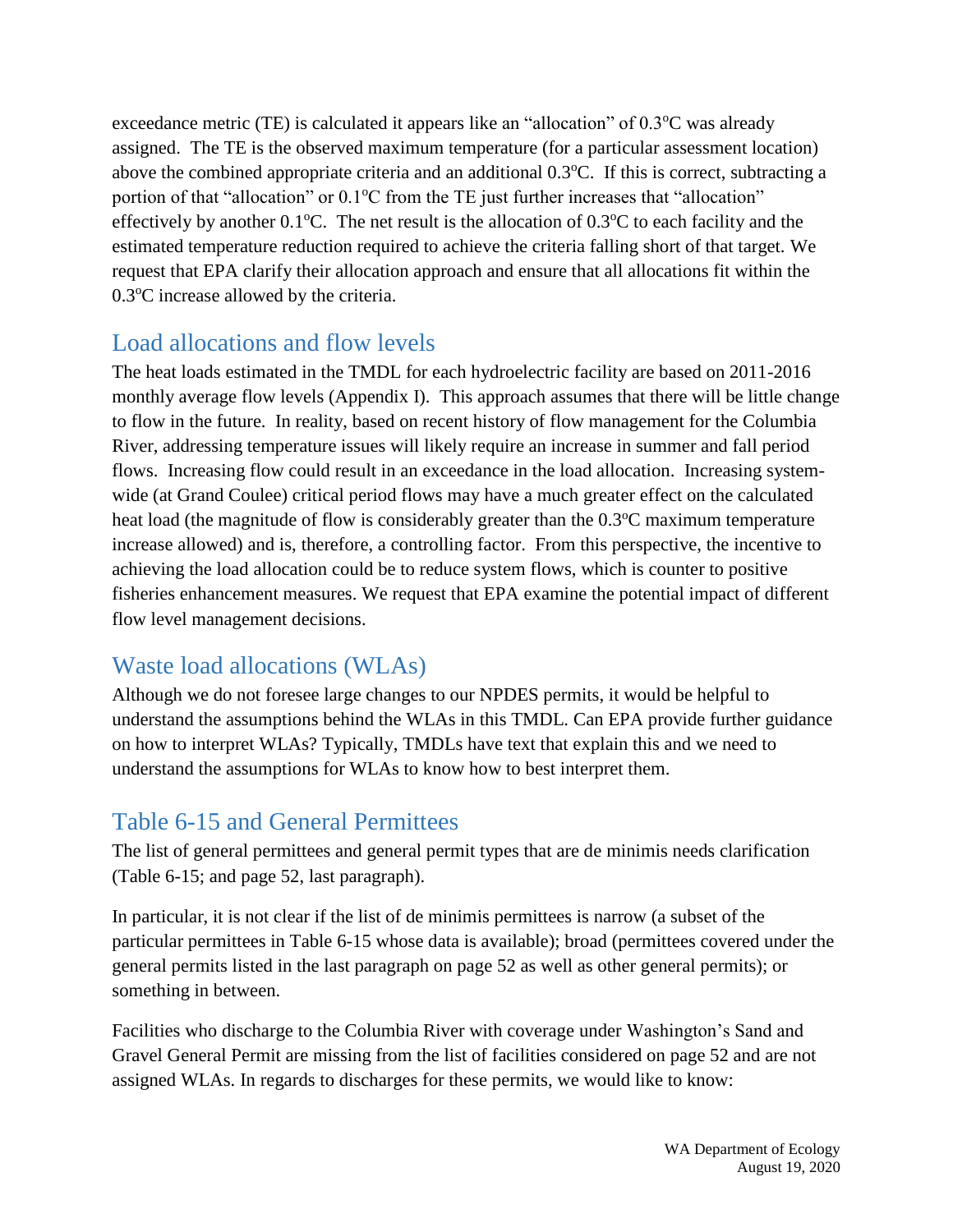- Will the states have to use reserves allocated for point source loads to accommodate those covered by the sand and gravel general permit that were not considered in EPA's modeling, or would they (or could they) also be considered de minimis as many of the other general permit dischargers were?
- If considered part of the reserves or de minimis (in either case), what guidance do we provide to those permittees in regards to their discharge?

It would be useful also to clarify that stormwater permittees are deminimus, as they appear to be from language on pages 58 and 60 of the TMDL (page 60: "*Because the estimated temperature impacts from these sources are minimal and intermittent, EPA has not assigned a WLA to stormwater sources in this TMDL".*)

It would be useful to clarify if new permittees might also be considered de minimis – for example, new fish rearing facilities and possibly other facilities covered under individual or general permits.

Finally, it would be useful to clarify if agencies must assign a thermal loading limit to facilities with an assigned WLA, whose effluent temperature is below aquatic life temperature criteria.

## Reserve allocations

In section 6.5.4, the TMDL is not clear as to which river reaches are associated with the reserve allocations. We understand these reserve allocation reaches are the reaches between points (locations) identified in Tables 3-2 through 3-7, but clarification would be helpful.

We would like EPA to reassess the reserve allocations in this TMDL. These allocations should reconcile how nonpoint temperature reduction actions at dams will impact WLAs assigned via NPDES permits. Implementation actions at dams could increase point source temperature loads and this has not been factored into the waste load allocation given to the dams. We want assurance that the reserve allocation is sufficient to deal with these types of implementation actions in the future.

In terms of reserve management, we will work with Oregon DEQ to manage the reserve allocation in this TMDL. Since the TMDL model resides with EPA, we would require EPA's assistance in tracking and assigning the reserve. Additionally, Ecology suggests that EPA develop procedures for obtaining reserve capacity and identify that you will do this in the TMDL.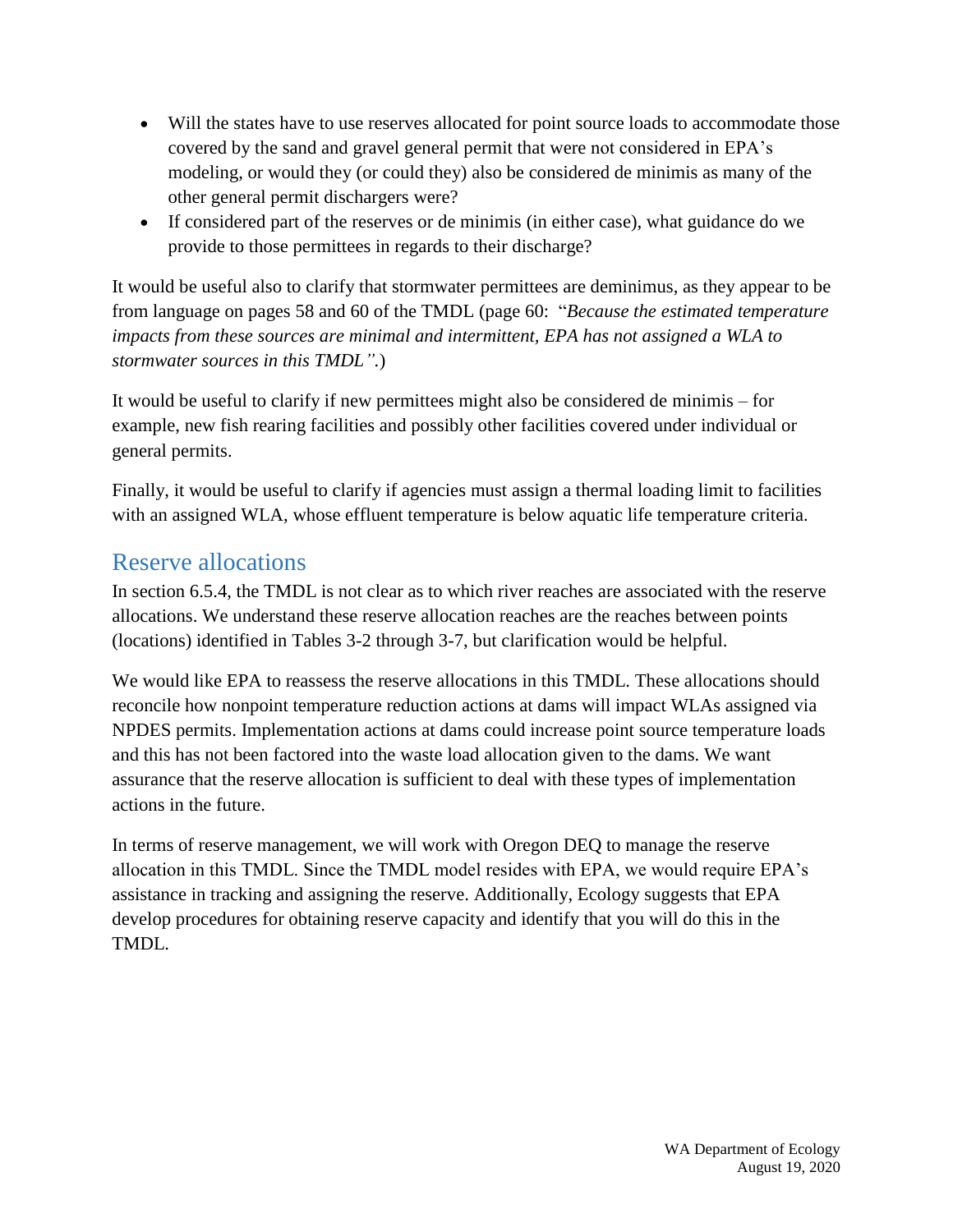# **TMDL Corrections**

### Section text corrections

2.3 "*The Washington water quality standard for the Snake River is 19°C daily maximum."*

• Correction: The Washington water quality standard for the Snake River is 20°C daily maximum.

## Table and Figure corrections

### Section 2

### Figure 3-5

• Figure 3-5 should have the tributary points scaled based on proportional flow contribution. In the current figure, each point is given an equal weight, which is not as informative.

### Table 3-9

Temperature disparity in the Lewis River between Table 3-9 (12.5°C) and Table 5-1 (16.6°C)

### Table 6-1 TMDL target temperatures

• Why is June not included in this table?

#### Table 6-12 WLAs for "Major facility" NPDES permitted facilities on the Columbia River

| <b>Facility Name</b>                 | Corrected daily maximum<br>flow                                                                                                                                              | Corrected daily<br>maximum<br>temperature | New WLA      |
|--------------------------------------|------------------------------------------------------------------------------------------------------------------------------------------------------------------------------|-------------------------------------------|--------------|
| Agrium-<br>Kennewick                 | 23.4 MGD                                                                                                                                                                     | $30.8$ °C                                 | $2.72E + 09$ |
| Agrium-Finley                        | 18.9 MGD                                                                                                                                                                     | $27.2$ <sup>o</sup> C                     | $1.94E + 09$ |
| Packing<br>Corporation of<br>America | 37.5 MGD<br>*37.5 MGD is the value that is<br>used in their mixing zone study<br>and was based on flow data<br>during the three years prior to the<br>study being performed. |                                           |              |

These values are from monthly discharge monitoring data reported in PARIS for the last five years, from May 2015 – April 2020.